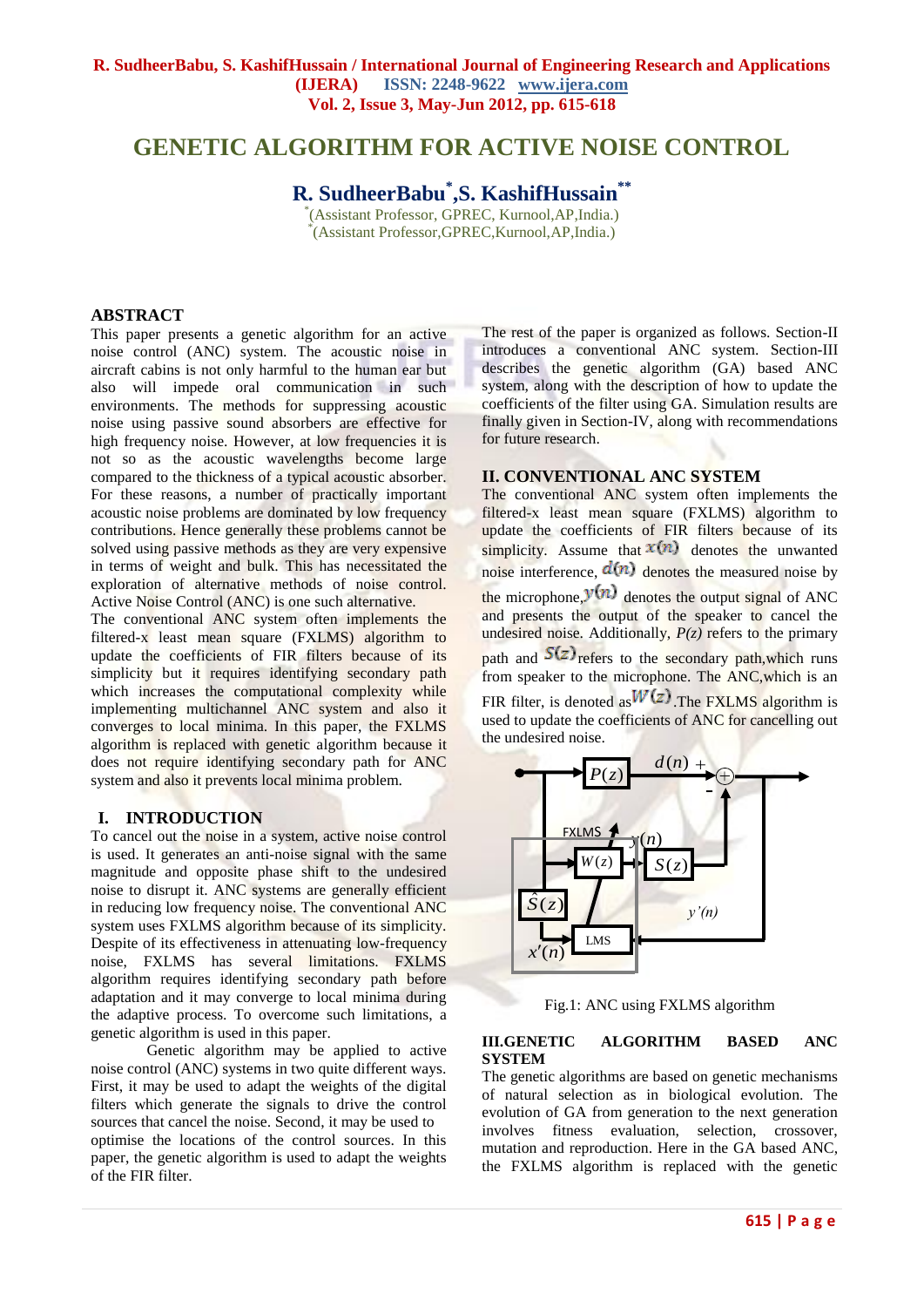algorithm to update the coefficients of ANC for cancelling out the undesired noise.



Fig.2: GA based ANC

The block diagram of genetic algorithm based ANC is as shown in figure2. The generations of the basic genetic algorithm will be explained below.



Each chromosome represents a solution, often using strings of 0's and 1's. Each bit typically corresponds to a gene. This is called binary encoding.

The values for a given gene are the alleles.

The operation of crossover and mutation is as shown below figures  $3 \& 4$ .



#### Fig.4: Mutation operation

First, the current population is evaluated using the fitness evaluation function and then ranked based on their fitness values. Second, GA selects "parents" from the current population using Roulette Wheel Selection based on their fitness values. Third, the GA reproduces "children" from selected "parents" using crossover and mutation operations. This cycle of evaluation, selection, and reproduction is terminated when either an acceptable solution is obtained or required number of generations is reached.

The genetic algorithm based ANC system consists of following stepsand also the flowchart isas shown in figure5:

**Step1:***Set the parameters*. The population size is set to *p,*  and the order of the FIR filters is  $L_{-1}$ 

**Step2:***Undertake the filtering of noise*. In the FIR filter, *p* groups of the anti-noise signal yj(n) can be generated after decoding the *p* groups of population into real coefficients  $W(j(n)=[wj(0,n),wj(1,n),wj(L-1,n)]$ ,  $j=1,...,p$ 



**Step3**:*Perform the fitness function.*The residual noise function is given as

$$
e_j(n) = d(n) - y'_j(n), \qquad j = 1, \dots p
$$
  
and

 $O(n) = \max(e_i(n), e_i(n-1), \ldots, e_i(n-L+1))$ The residual noise of the ANC system can be minimized by defining the fitness functions of *p* populations as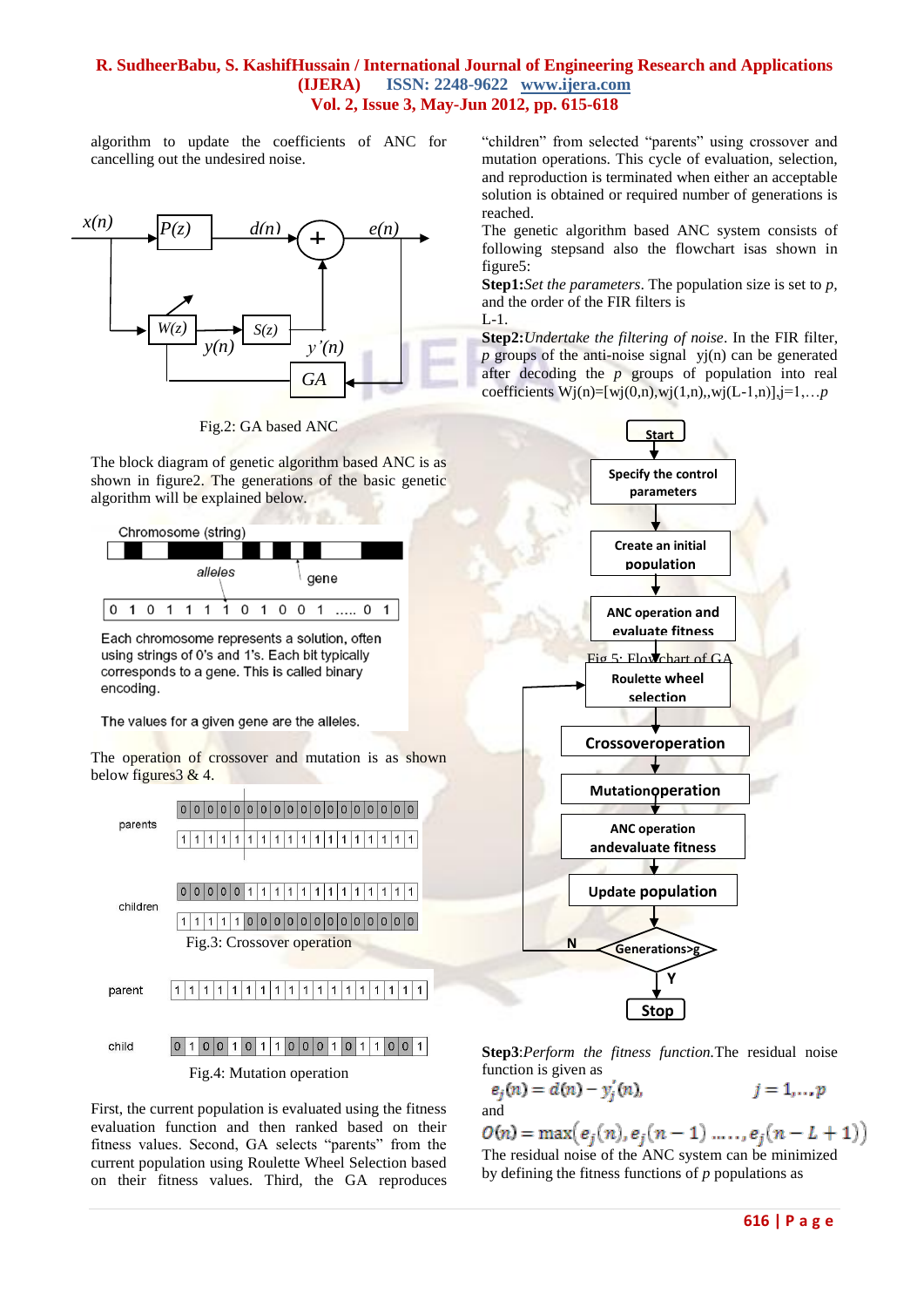$$
f_j = \frac{1}{O_j}, \qquad j = 1, \ldots, p.
$$

Thus, the performance of each individual in *p* populations can be evaluated using the fitness function. **Step4:***Reproduce the population.*Using roulette wheel selection involves the following procedures.

 Normalized fitness functions Rj, j=1,2,..*p,* are estimated

The accumulated of normalized fitness functions should be obviously be  $1$ 

$$
\sum_{j=1}^{c} Rj = 1, \qquad j = 1, \ldots, p.
$$

- The *p* random number  $j$ ,  $j=1,...,p$ , is generated between 0 and 1.
- The selected individual is determined by random number  $j$ ,  $0 \leq j \leq 1$ ,  $j=1,...,p$ .

If the selected number  $r_1$  is smaller than  $R_1(r_1 \lt R_1)$ , then the individual  $W_1$  is produced, if the number  $r_2$ satisfies  $R_1 < r_2 < R_1 + R_2$ , then the individual  $W_2$  is reproduced. Thus the new populations after reproduction procedures are obtained.

**Step5:** *Perform crossover operations.*Thecrossover operations are normally divided into two classes: "onepoint" and "two-point" type crossovers. The "two-point" type crossover is used in this paper. The two crossover points are randomly generated for two chromosomes, and then, the contents of two points are swapped to form the offspring. The crossover rate is important in genetic algorithm.

**Step6:***Implement the mutation operation:* This step presents the mutation processing in GA. The mutation rate is also an important factor in genetic algorithm. The inverting mutation operation is used in this paper.

**Step7:** *Conduct new population:* After the new population is generated, the new chromosomes that new chromosomes that represent the *p* group of the new filter coefficients.

**Step8:***Perform filtering operations***:** After the new coefficients of the filter are used, the following signal is obtained for the FIR filter:

**Step9:** *Perform the new fitness function:* After *p*

populations of anti-noise signal  $y_{newj}(n)$ ,  $_{i=1...p, \text{ are}}$ generated, the new fitness function is evaluated to decide the optimum one, similar to that in step3.

**Step10:***Perform replacement operations:* The population of the GA is updated by applying the generationalreplacement method. The new fitness function replicates two best fitness functions of chromosomes from the old population to replace two worst fitness functions of chromosomes in the offspring.

**Step11:***Perform iterative operations:* Following the replacement in step10, steps 4-10 are repeated to locate the largest fitness function and realize the anti-noise signal to cancel out the unwanted noise.

#### **IV. SIMULATION RESULTS**

The coefficient length of a FIR filter is W=128.The initial population size *p*is 3, and the number of generations is 600.The GA based ANC is implemented using MATLAB. The crossover rate, $\vec{P}_c$  and the mutation rate,  $\mathbf{p}_m$  used in this paper are 0.8 and 0.01.The input signal, main path, secondary path and error convergence of GA based ANC is as shown in figures7,8,9 and10 below.



Fig.9: Secondary path